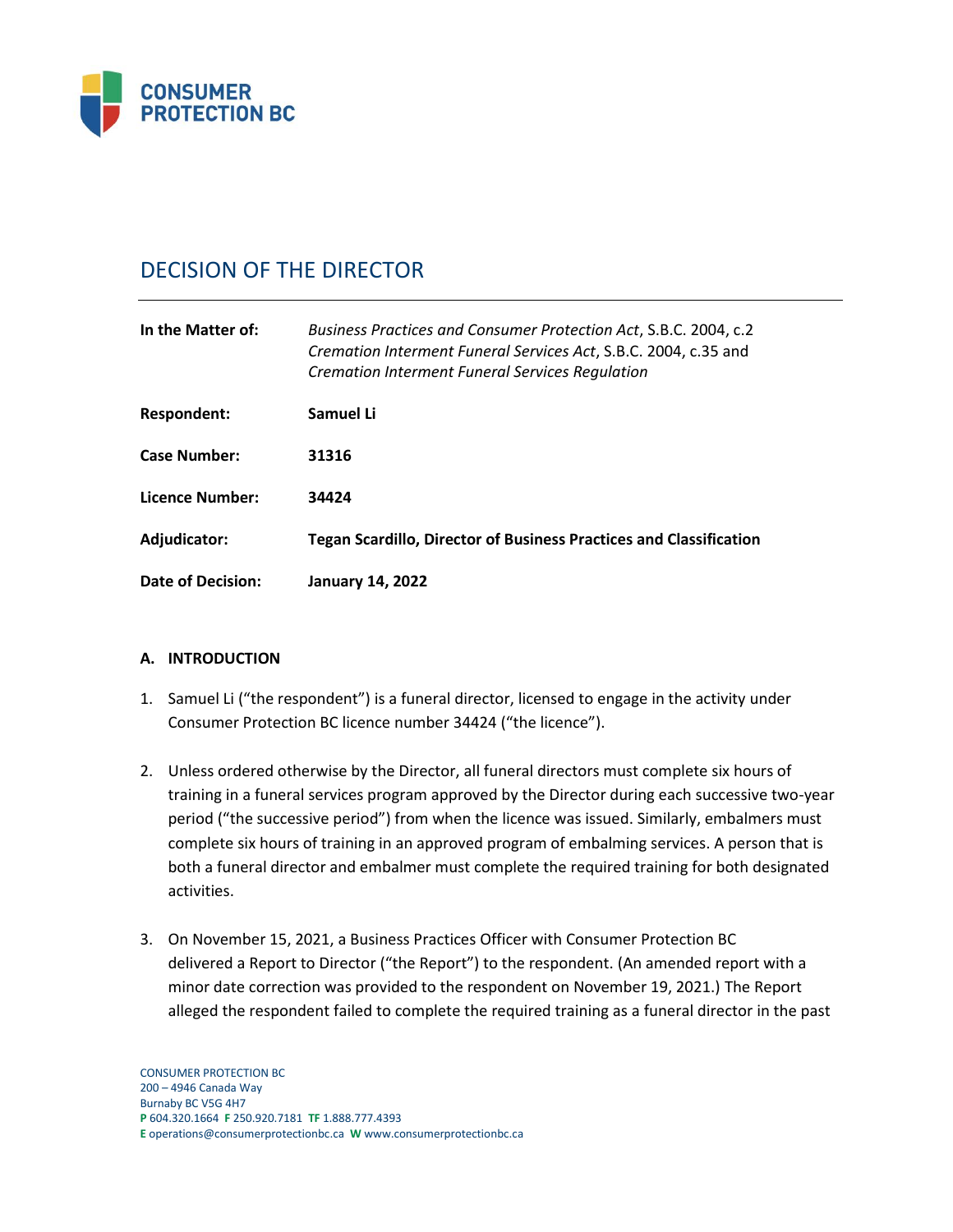two-year successive period, as required under the Cremation Interment Funeral Services Regulation ("CIFSR").

4. I have been delegated the authority of the Director to decide if a contravention to the legislation has taken place and what consequences, if any, should flow from a confirmed contravention.

## **B. OPPORTUNITY TO BE HEARD**

- 5. Prior to an action being taken under the *Business Practices and Consumer Protection Act*  ("BPCPA") and the *Cremation Interment and Funeral Services Act* ("CIFSA"), the person subject to the action must be provided with an opportunity to be heard.
- 6. An opportunity to be heard notice ("the notice") was emailed to the respondent on November 15, 2021. It provided the respondent with the opportunity to submit a written reply to the Report by November 29, 2021. The notice indicated after the opportunity to respond was completed, a decision maker for Consumer Protection BC would determine whether the alleged violation(s) occurred. Possible licensing and enforcement consequences for a confirmed contravention were described in the notice.
- 7. The respondent provided a written response to the notice on November 16, 2021.
- 8. I conclude the requirement for providing an opportunity to be heard has been completed.

# **C. ALLEGED CONTRAVENTION(S)**

- 9. The Report advances the following allegation(s):
	- 1. The respondent contravened CIFSR section 38(1)(a) by failing to complete the minimum required six hours of training in a program of funeral services approved by the Director during the past two-year successive period commencing on the date the respondent was first issued a funeral director licence.

#### **D. LEGISLATION**

10. The legislation relevant to the alleged contravention is contained in the CIFSR:

#### *Continuing education*

*38 (1)A person licensed as a funeral director, embalmer or both must complete a minimum of (a) 6 hours of training in a program of funeral services that is approved by the director, if licensed as a funeral director,*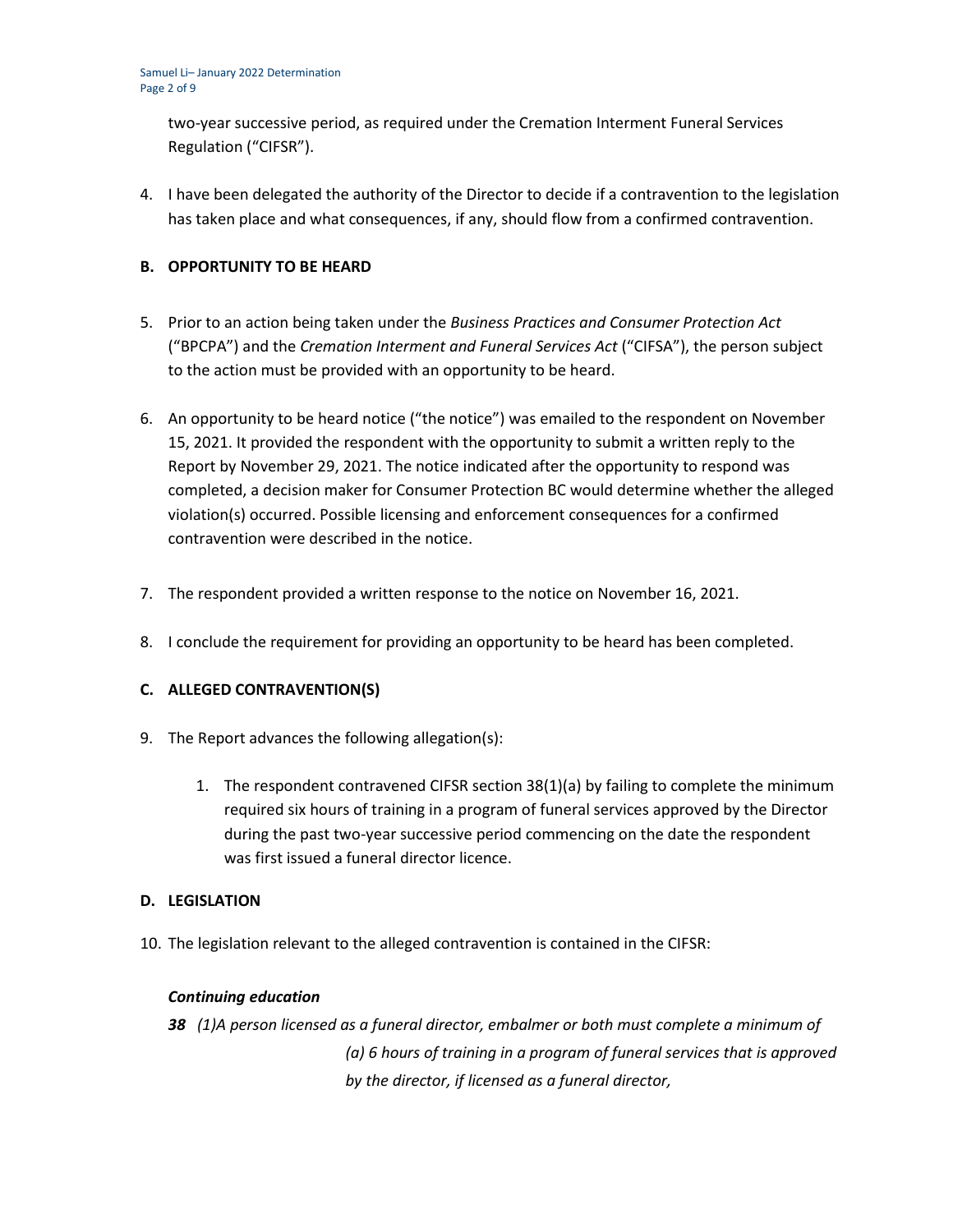*(b) 6 hours of training in a program of embalming that is approved by the director, if licensed as an embalmer,*

*during each successive two-year period where the first two-year period commences on the date the person first received their licence to act as a funeral director or an embalmer or both in the Province.*

*(2) Despite subsection (1), the director may at any time require a funeral director or embalmer to take additional training in a program of funeral services education or embalming.*

# **E. EVIDENCE**

- 11. I have reviewed the Report and the respondent's written reply in their entirety. I limit my comments to only the parts of the evidence necessary to give context to my decision.
- 12. The respondent was first issued the licence on September 15, 2005, to act and hold themselves out as a funeral director.
- 13. The most recent successive two-year period from when the respondent was first issued the licence commenced September 15, 2019 to September 15, 2021.
- 14. On July 20, 2020, Consumer Protection BC emailed all licensed funeral directors and embalmers providing information about changes being made to share the status of individual continuing education training requirements. The communication provided a reminder that it is the responsibility of the funeral director and embalmer to ensure course completion documentation is submitted to Consumer Protection to receive credit for completion. It was also noted in the communication that funeral directors and embalmers would receive a status report every six months as a reminder of credits completed and how many credits remained due.
- 15. On July 21, 2020, the respondent was sent an email from Consumer Protection BC that showed the respondent had not completed any credits for funeral services in the current two-year successive period. The communication noted the required education credits were due on "9/15/2021".
- 16. On June 29, 2021, Consumer Protection BC received records showing the respondent had completed 2 credits in a program of funeral services on June 16, 2021.
- 17. On August 10, 2021, the respondent was sent an email from Consumer Protection BC that showed the respondent had 4 funeral director credits due by September 15, 2021.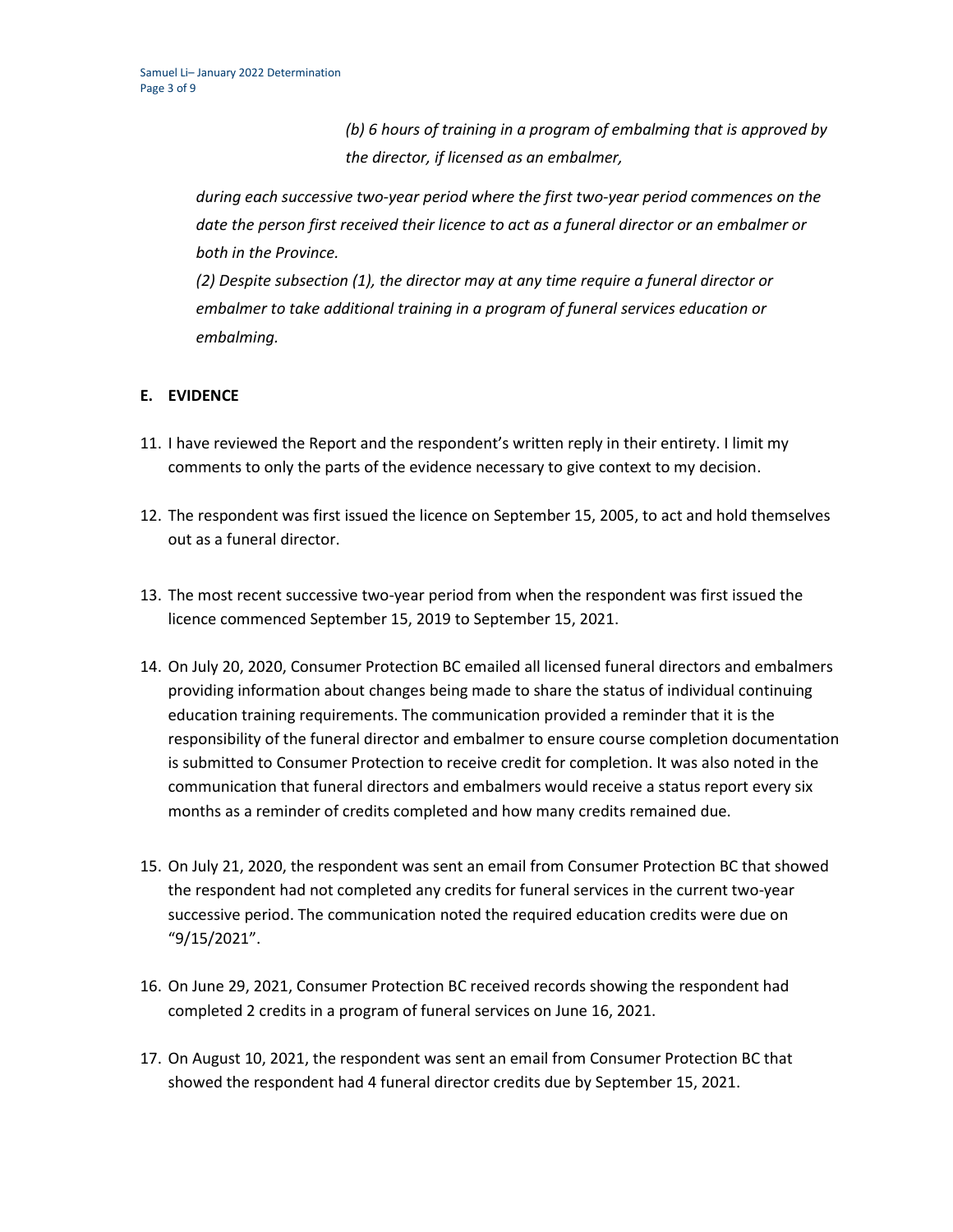- 18. On August  $10^{th}$ , 2021, the respondent replied with proof of completion of 2 credits in a program of funeral services (completed on July 14, 2021)
- 19. Before the end of the two-year successive period (September 15, 2019 to September 15, 2021), Consumer Protection BC did not receive any records showing the respondent had completed the remaining 2 credits in a program of funeral services.
- 20. The Report to Director was emailed to the respondent on November 15, 2021.
- 21. A response to the notice was provided by the respondent on November 16, 2021 in which the respondent acknowledged the 2 overdue courses, advised they would complete the 2 credits and provide proof of completion to Consumer Protection BC once the courses were completed.
- 22. On November  $17<sup>th</sup>$ , 2021, the respondent provided proof of completion of 2 credits in an approved program of funeral services (completed on November  $16<sup>th</sup>$  and  $17<sup>th</sup>$ , 2021).

## **F. ANALYSIS**

23. The evidence clearly establishes in the last two-year successive period of September 15, 2019 to September 15, 2021, the respondent was required to complete a minimum of six hours in an approved program of funeral services. The responded did not complete the required training before the end of the last two-year successive period; therefore, I find the respondent contravened CIFSR section 38(1)(a).

#### **G. DUE DIGILENCE**

24. The respondent is entitled to the complete defence of due diligence against the allegation if they show that all reasonable steps were taken to *prevent* the contravention from happening. The onus is on the respondent to establish this defence. I was not presented with any evidence to show due diligence by the respondent.

# **H. CONCLUSION**

25. I conclude the respondent contravened CIFSR section 38(1)(a) by failing to complete the minimum required six hours of training in a program of funeral services approved by the Director during the past two-year successive period (September 15, 2019, to September 15, 2021) from when the licence was first issued.

#### **I. LICENSING AND ENFORCEMENT ACTION**

26. As the Director determining that a contravention has occurred, I may take one or more of the following actions: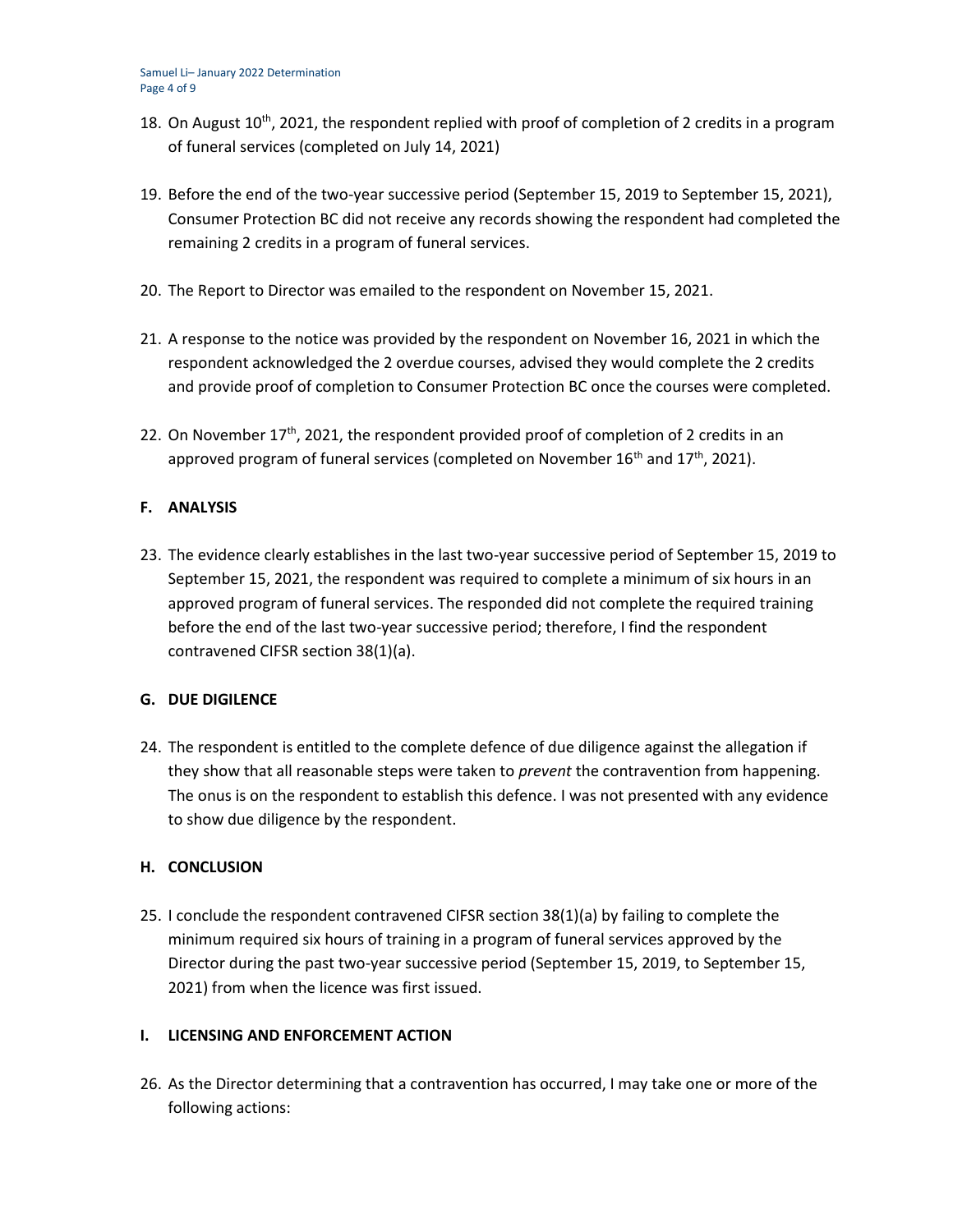- suspend, cancel a license and/or impose conditions on a license (BPCPA section 146 and CIFSA section 55(3);
- accept an undertaking on terms I consider appropriate (BPCPA section 154 and CIFSA section 56(2)(b);
- issue a compliance order to take specified further corrective action, and to repay Consumer Protection BC costs of this inspection and any associated legal costs (BPCPA section  $155(4)(c)(d)$  and CIFSA section 56(2)(c);
- impose an administrative penalty of up to \$5,000 on an individual (BPCPA section 164-165 BPCPA and CIFSA section 58)

## **Compliance Order**

- 27. Education requirements are in place to ensure funeral directors and embalmers stay up to date and expand in their level of skill and knowledge to perform the functions of the profession. I exercise my authority under BPCPA section  $155(4)(c)$  and CIFSA  $56(2)(c)$  to order that the two credits in a program of funeral services completed by the respondent on November 16<sup>th</sup> and  $17<sup>th</sup>$ , 2021 be applied to the 2019 – 2021 period to satisfy the requirements for that period. For clarity, the respondent must still complete a minimum of 6 hours of approved training in a program of funeral services during the current successive period of 2021 - 2023. The precise terms are described in the Compliance Order attached to this decision.
- 28. I also exercise my authority under BPCPA section 155(4)(d) and CIFSA section 56(2)(c) to require the respondent reimburse Consumer Protection BC *partial* inspection costs associated with preparing the Report in the amount of \$150.00. Details of payment are described in the attached Compliance Order.

#### **Administrative Penalty**

- 29. As per CIFSA section 58(1), an administrative monetary penalty ("AMP") may be imposed where a person contravenes a prescribed provision of the CIFSR. A contravention to CIFSA section 38(1)(a) and/or 38(1)(b) is prescribed by the Administrative Penalties Regulation and may, therefore, attract an AMP.
- 30. BPCPA section 164(2) and CIFSA section 58(3) set out the following factors that must be considered before imposing an AMP:
	- (a) previous enforcement actions for contraventions of a similar nature by the respondent
	- (b) the gravity and magnitude of the contravention
	- (c) the extent of the harm to others resulting from the contravention
	- (d) whether the contravention was repeated or continuous
	- (e) whether the contravention was deliberate
	- (f) any economic benefit derived by the person from the contravention
	- (g) the person's efforts to correct the contravention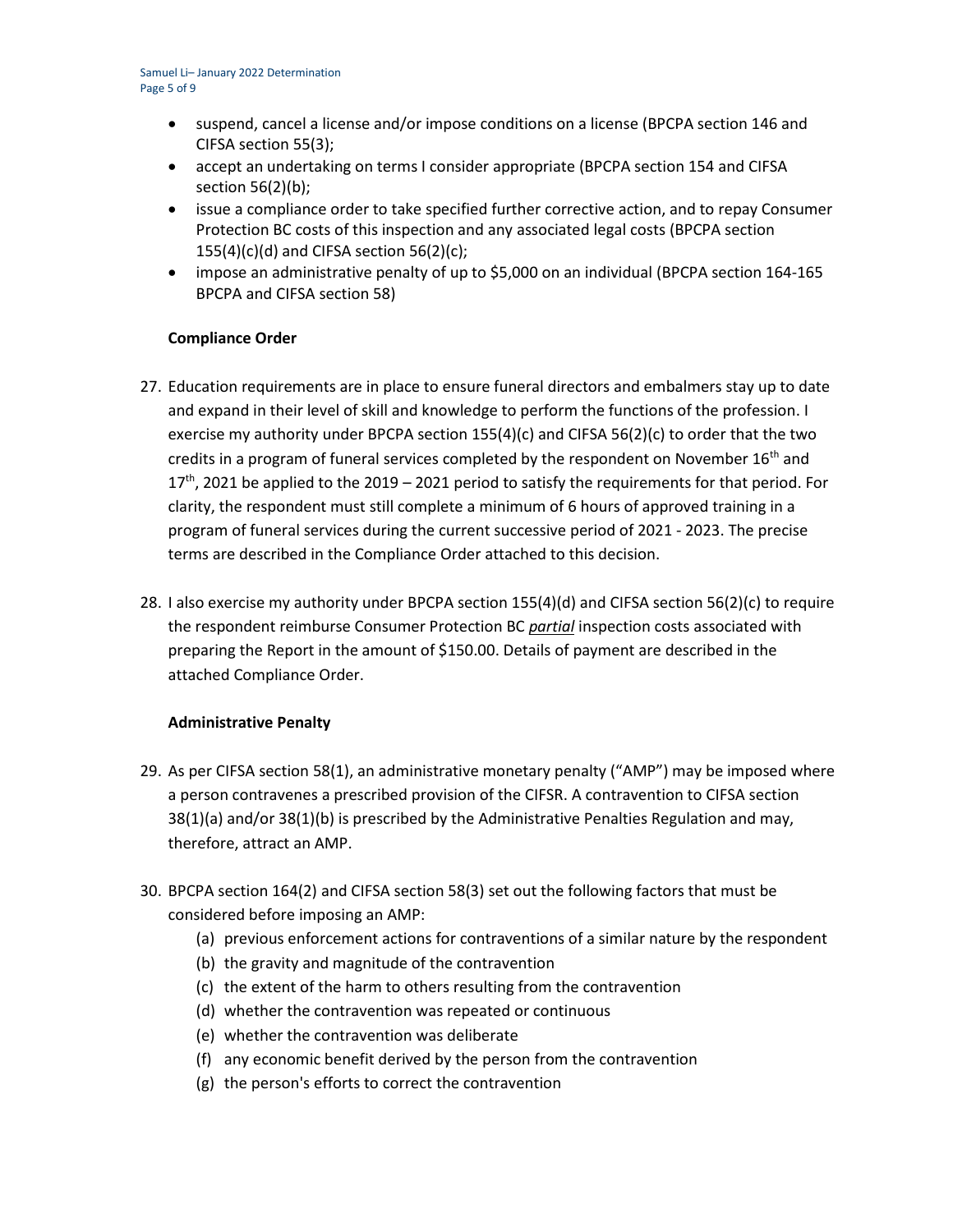#### Samuel Li– January 2022 Determination Page 6 of 9

- 31. For the contravention at issue, I consider all these factors to decide whether an AMP should be imposed. If imposing an AMP, to determine the *amount* that should be imposed, I consider the BPCPA section 164(2) and CIFSA section 58(3) factors together with the Consumer Protection BC policy, "Calculation of Administrative Monetary Penalties Policy and Procedures" (the "Policy"). The Policy model and rationale are discussed below.
- 32. The Policy, normally applied by Consumer Protection BC, sets out how the AMP amount is calculated, starting with a base penalty amount. The Policy helps to ensure calculations of AMP amounts are consistent, transparent, flexible, and proportionate to the contraventions at issue, and that suppliers subject to AMPs know how Consumer Protection BC interprets the BPCPA and CIFSA and analyses the criteria determining AMP amounts. Consumer Protection BC has developed the Policy from its experience and expertise in providing consumer protection services, and from its mandate to administer the BPCPA and CIFSA in the public interest.
- 33. According to the Policy, contraventions for which AMPs are imposed are first categorized into Type A, Type B, or Type C, as set out in the Appendix. Consumer Protection BC makes these assignments based on its purposes and experience in delivering consumer protection services in the public interest, and the consideration of two factors: (1) the inherent severity of harm specific to the contravention, and (2) the probability that a person will experience harm from the contravention.
- 34. After categorization of the contravention, the decision maker considers a set of "adjustment factors" laid out in the Policy. These "adjustment factors" are based on section 164 (2), plus one additional criterion consistent with the legislation. The Policy requires the decision maker to choose a "gravity" value for each adjustment factor based on consideration of the relevant aggravating or mitigating circumstances.
- 35. When applying the Policy, the decision maker is considering all the factors under BPCPA section 164 (2) and CIFSA section 58(3) in their calculation or analysis of the AMP amount that should be imposed. The decision maker continues by then deciding in their discretion whether the amounts in the Policy or different amounts imposed based on consideration of the factors under BPCPA section 164 (2) and CIFSA section 58(3) (and one additional related criterion) and any other relevant circumstances.
- 36. In the respondent's opportunity to be heard notice, I identified the Policy and advised that it will be applied as part of any decision that may impose an AMP. This notice further stated that the Policy can be viewed on our website and would be otherwise provided to the respondent in paper form upon its request. Therefore, in this hearing the respondent had an opportunity to respond to the Policy by making submissions on the appropriateness of its application or its consistency with criteria in the BPCPA and CIFSA. However, in this hearing I have not received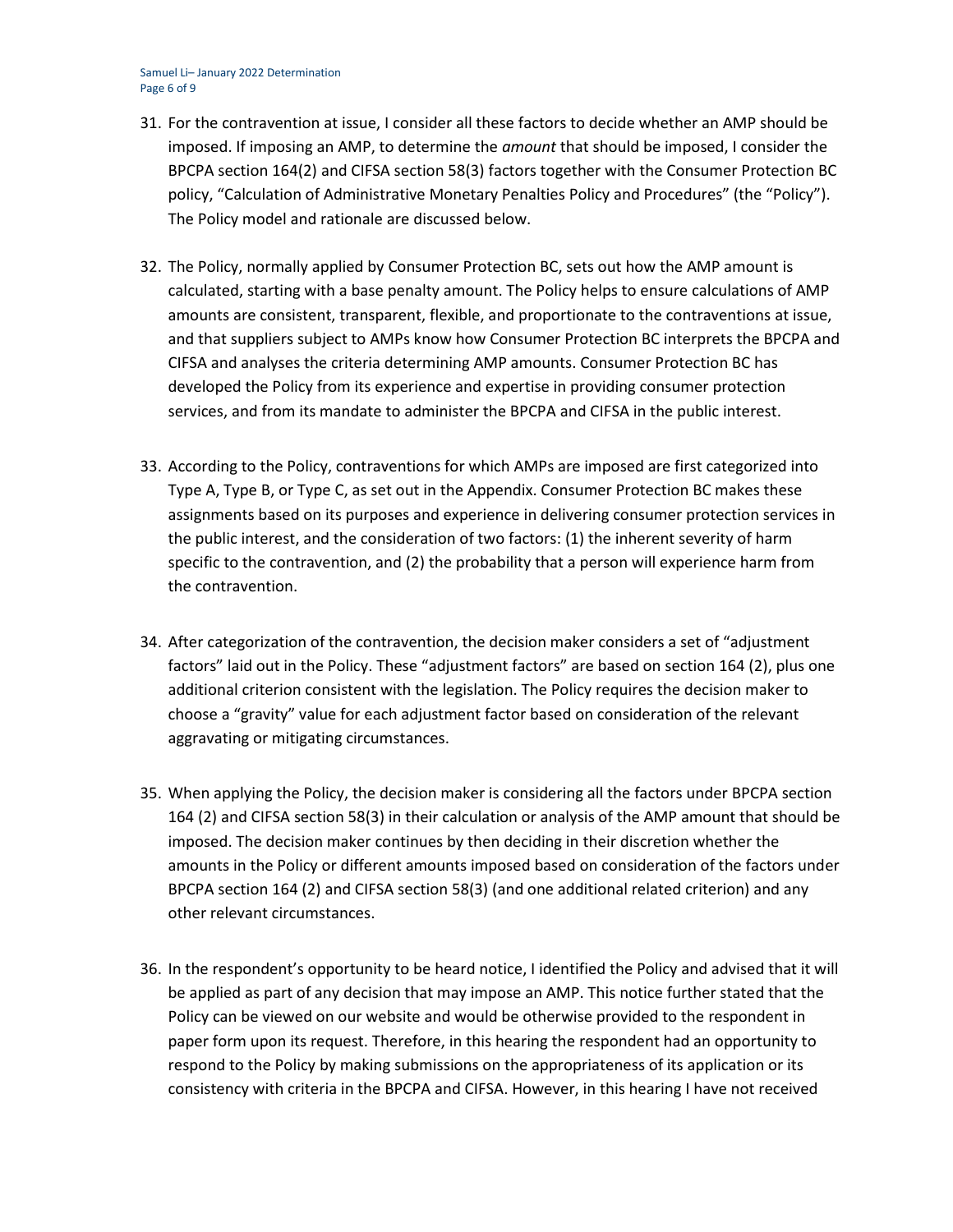any submissions from the respondent on the Policy.

37. I have determined that an AMP should be imposed for the respondent's failure to complete the minimum required six hours of training in a program of funeral services approved by the Director during the past 2-year successive period (September 15, 2019, to September 15, 2021), beginning from when the licence was first issued. I now will consider the specific AMP to be applied.

# **Calculation of the AMP amounts**

- 38. I first apply the Policy to calculate an AMP amounts. I then decide whether that amount or a different amount should be imposed based on consideration of the factors under BPCPA section 164(2) and CIFSA section 58(3), and one additional criterion, and any other relevant circumstances.
- 39. A breach to CIFSR section 38(1)(a) is a Type A contravention under the Policy (page 20 Appendix A, line 225). I agree with this categorization given the circumstances of this violation. It represents the appropriate level of severity and potential harm for prescribed contraventions according to the Policy.
- 40. Consequently, according to the AMP "Matrix" in part 4.3 (page 5) of the Policy, the "base" amount for penalty is \$500.00 for an individual.
- 41. My assessment of the adjustment factors applicable to these contraventions under the Policy's penalty matrix is set out in the table below.

|    | <b>Adjustment Factor</b>                                                           | <b>Effect</b><br><b>on</b><br>Gravity | <b>Analysis</b>                                                                                                                                                                                                                                                      |
|----|------------------------------------------------------------------------------------|---------------------------------------|----------------------------------------------------------------------------------------------------------------------------------------------------------------------------------------------------------------------------------------------------------------------|
|    | 1. Previous<br>enforcement<br>actions for<br>contraventions of a<br>similar nature | $\mathbf{0}$                          | There are no previous enforcement actions by Consumer<br>Protection BC against the respondent. I maintain the gravity level<br>at neutral.                                                                                                                           |
| 2. | <b>Gravity and</b><br>magnitude of the<br>contravention                            | $\mathbf{0}$                          | As mentioned in the decision, continuing education requirements<br>are in place to ensure funeral directors and embalmers grow and<br>expand their knowledge in the profession. The respondent has<br>continued to offer its service and professional expertise as a |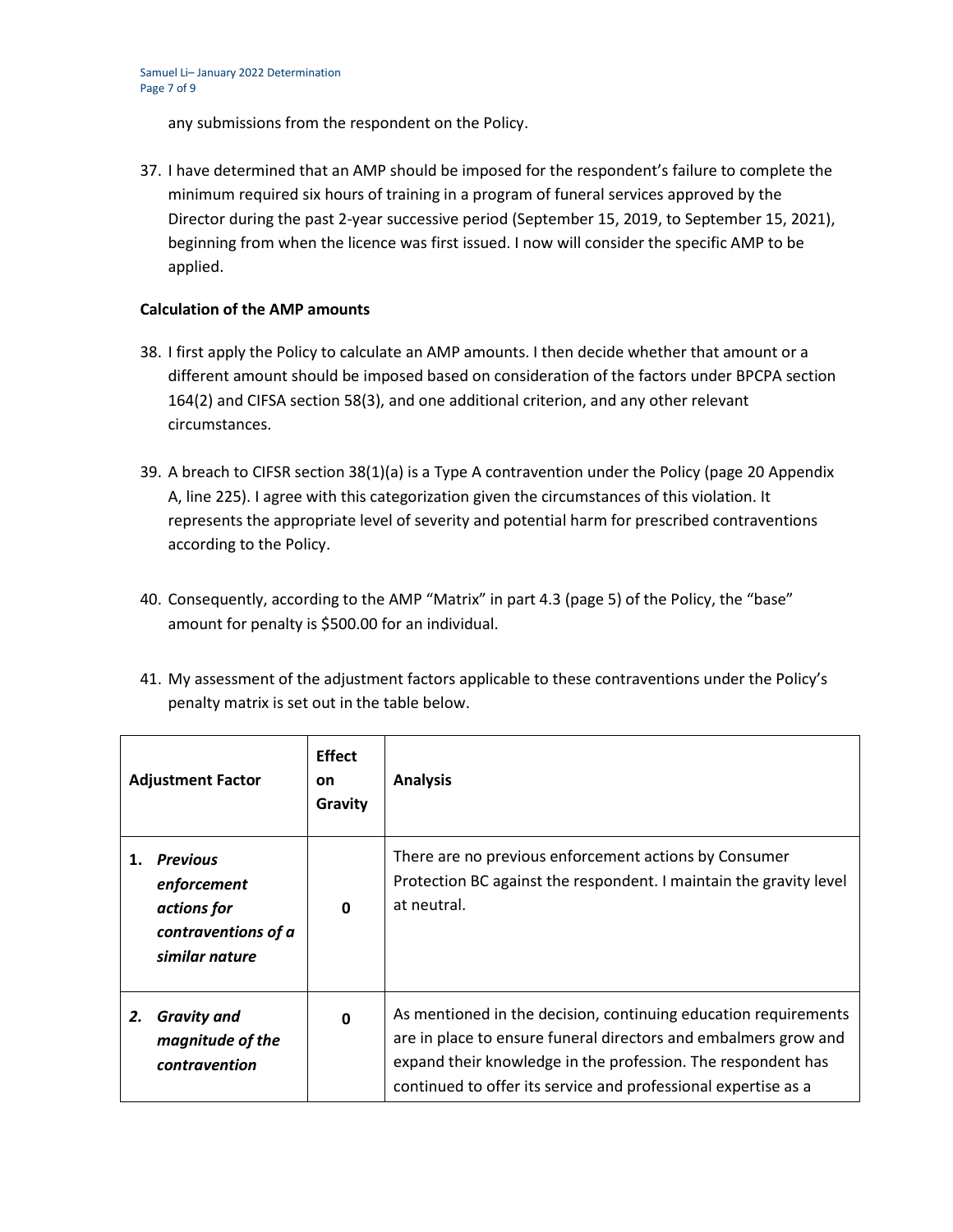|    |                                                                                                                          |             | funeral director without completing the requisite training.<br>Imposing an AMP is intended to correct the non-compliance and<br>deliver a message to the respondent about completing their<br>education requirements into the future. I maintain the gravity<br>level at neutral.                                                                                                                                                                                                                                                            |
|----|--------------------------------------------------------------------------------------------------------------------------|-------------|----------------------------------------------------------------------------------------------------------------------------------------------------------------------------------------------------------------------------------------------------------------------------------------------------------------------------------------------------------------------------------------------------------------------------------------------------------------------------------------------------------------------------------------------|
|    | 3. Extent of the harm<br>to others resulting<br>from the<br>contravention                                                | $\mathbf 0$ | There is no evidence or basis to infer harm to others resulting<br>from the contraventions. I maintain the gravity level at neutral.                                                                                                                                                                                                                                                                                                                                                                                                         |
|    | 4. Whether the<br>contravention was<br>repeated or<br>continuous                                                         | $\mathbf 0$ | The contravention was not repeated or continuous. I maintain<br>the gravity level at neutral.                                                                                                                                                                                                                                                                                                                                                                                                                                                |
| 5. | <b>Whether the</b><br>contravention was<br>deliberate                                                                    | $\mathbf 0$ | I have no reason to believe the respondent's actions were of a<br>deliberate or intentional nature. I maintain the gravity level at<br>neutral.                                                                                                                                                                                                                                                                                                                                                                                              |
| 6. | <b>Economic benefit</b><br>derived by the<br>person from the<br>contraventions                                           | $\mathbf 0$ | I have no reason to believe the respondent derived any economic<br>benefit from the contravention. I maintain the gravity level at<br>neutral.                                                                                                                                                                                                                                                                                                                                                                                               |
| 7. | <b>Whether the person</b><br>made reasonable<br>efforts to mitigate<br>or reverse the<br>effects of the<br>contravention | $\mathbf 0$ | I have taken into consideration that the respondent completed<br>the two credits in a program of funeral services after receiving<br>the report. This follows receipt of the Report that formalized an<br>allegation and initiated enforcement hearings. I am left with the<br>impression that the recent completion of funeral training was<br>only done in response to the Report and the potential<br>consequences. I am not convinced that this warrants a mitigation<br>to the gravity score; therefore, it remains at a neutral level. |
| 8. | The person's efforts<br>to correct the                                                                                   | $\mathbf 0$ | I have not been given evidence on measures that will be taken to<br>ensure completion dates for education requirements are not<br>missed again. I maintain the gravity level at neutral.                                                                                                                                                                                                                                                                                                                                                     |